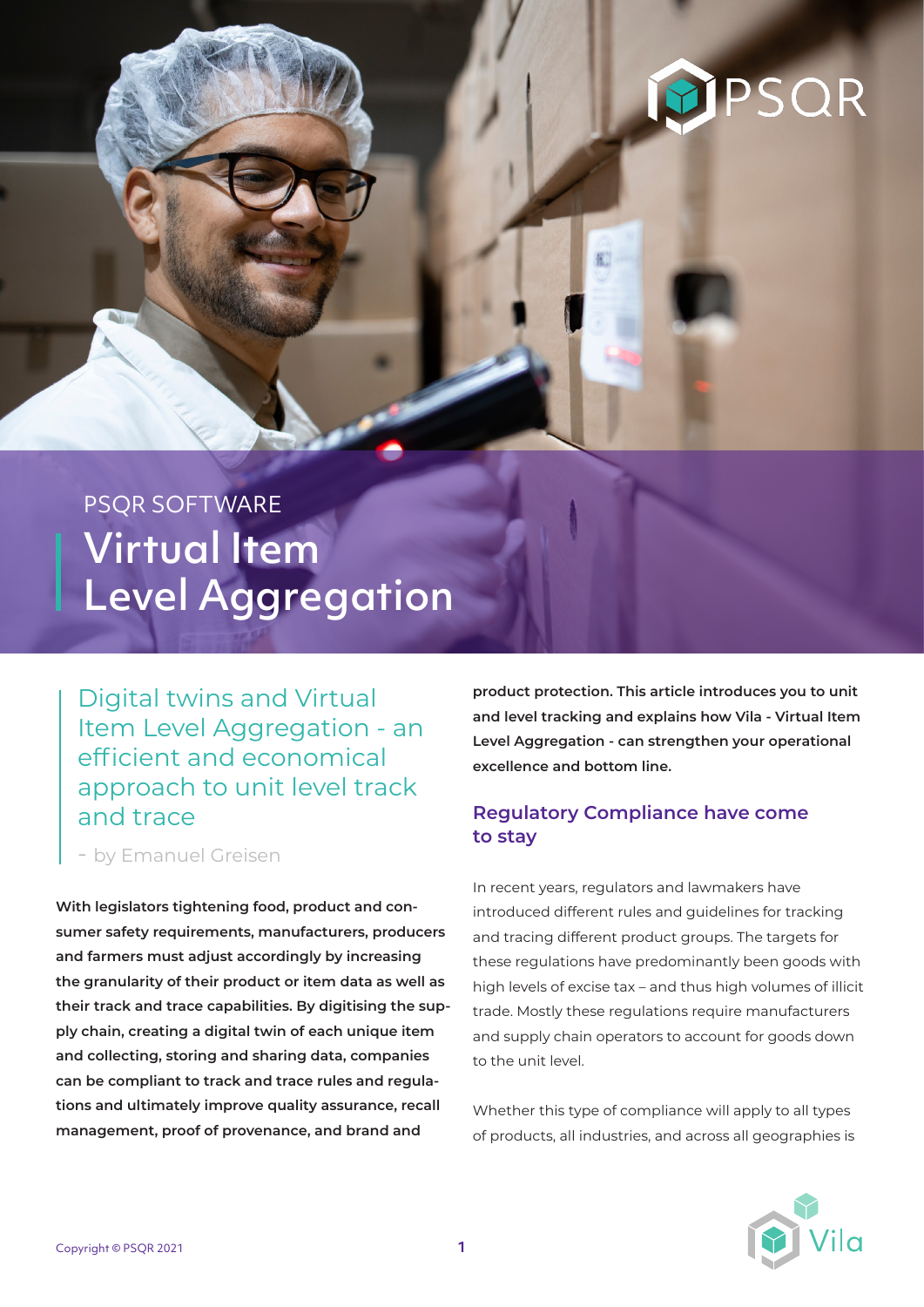still to be seen – but there is no doubt that these kinds of regulations are here to stay. What is clear though, is that the scope for regulation will broaden as regulators and industries witness how track and trace technologies can deliver benefits beyond the optimisation of tax collection and the prevention of illegal trade.

#### **Unit vs. batch level tracking**

One of the most ambitious aspects of most track and trace regulations is the requirement to uniquely identify each product unit, its unique path from manufacturing across the supply chain, and in some cases even its path to the consumer. This is a fundamental change to tracking on stock or batch level - because no two units can carry the same ID, a unit cannot exist in more than one place, and units cannot disappear anonymously. Unit level tracking allows inspectors, law enforcement, and other actors to quickly conclude if products are part of the legal supply chain, or the illicit one – something that would otherwise have taken a substantial investigation to finally conclude.

#### **The challenges of traditional serialisation and track and trace**

One of the biggest challenges involved in implementing rules and regulations requiring unit level tracking **is the amount of data and information that needs to be collected, stored, analysed and shared.** Each item receives a unique ID marking that is tracked at every event and at every identified point in the supply chain. In this process a magnitude of data accumulates in the system. Where an ERP system would normally refer to products with just a SKU and quantity (and maybe some meta data), industry and governments now need to invest in specialised software and IT systems capable of handling billions of data points.

Another challenge that industries face is **how to apply unique IDs onto individual products.** Many of these products are made with industrial machines

producing at a rate of 1000 units per minute. At these speeds, the ID has to be applied in 60 microseconds or less. Companies specialised in building printers, scanners, and other components need to accommodate these new requirements – while others specialised in retrofitting production lines make their adjustments by adding the necessary components.

#### **The role of technology, software and digitisation**

A number of software solutions are available which can assist in the orchestration of the moving parts, in the optimisation of the data points, and minimisation of production pauses due to the added complexity that unique IDs bring.

Many manufacturers, brand owners, supply chain players, and retailers recognise the benefits of a digital supply chain. Similar to how money and paper trails have been digitised, the digitalisation of the supply chain allows quick access to sharing, searching, and reporting on what has happened at each step along the chain.

However, in order to fully digitise, in the context of product level track and trace, each unit must be uniquely identified and a digital counterpart has to be created. Therefore a bridge needs to be created between the physical and digital worlds to ensure an effective digital track and trace capability. This bridge allows physical objects to be bound to their digital counterparts – their digital twins.

#### **Complexities and Cost**

What we have learned from our participation in regulatory compliance efforts is that the digital twin of **the product needs to be created when products are manufactured, and before they are packaged, to achieve maximum efficiency.**

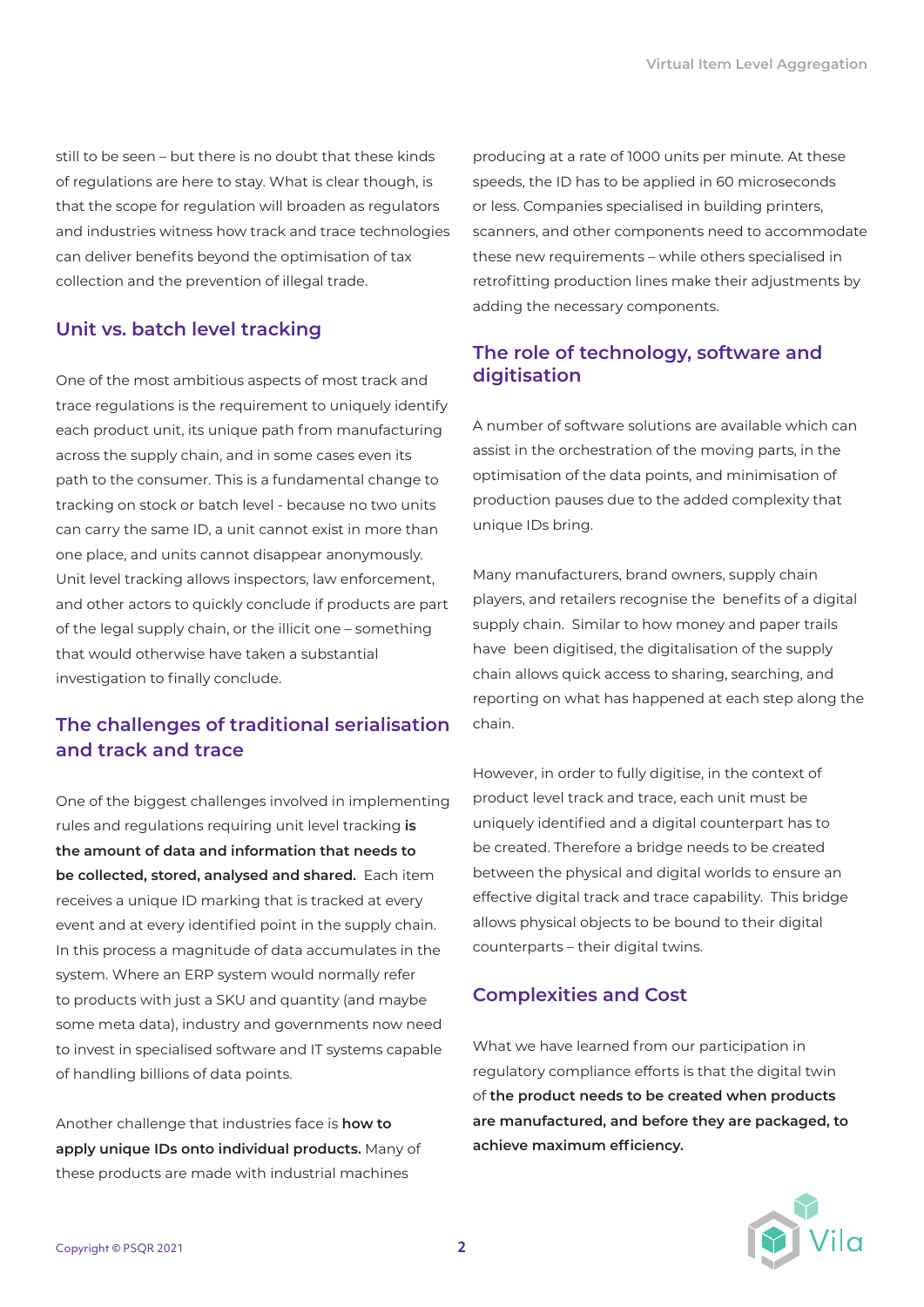It is not easy to create the digital copy (or twin) and journey. – The physical world is filled with real world problems, inconsistencies, human error and other complexities that make it hard to represent physical events digitally. The digital world is again precise, inflexible, systematic, and hard to adjust to the gaps and tolerances of the real world. Due to these complexities the implementation of a digital supply chain can be costly and involve risks - particularly as they may **interfere with existing manufacturing processes.**

Looking at SKU/quantity level tracking vs. perfect unit level tracking and how far they are apart, the natural chain of thought would be to serialize and track on a higher level of packaging – e.g. pallets, master cases, crates, etc. However, any one of these layers of aggregation may be an acceptable granularity for some use cases but may be too fine or too coarse for others. However, when the products arrive at consumers, the link to the higher packing layer is lost (as the product itself often doesn't carry any direct marking). **Tracking and tracing on higher packaging levels also has the adverse effect that every time you switch to a lower one, the size of data changes by an order of magnitude – potentially resulting in a requirement to buy new software/solutions to handle this.**

#### **So is there an alternative? Yes. Itemised tracking and one digital twin of each product or mini-batch**

Rather than making a perfect copy of the higher packaging levels, it is possible to make an imperfect copy of the entire packaging hierarchy. This means that there will be exactly one digital twin for every product being produced, but the link between the physical and digital side may not be unique. This may not seem very useful, but if the products already carry for instance "batch no + date + hour:minute" markings, like most food and other products do, the link will not be 1-to-1, but 1000-to-1000. This level of granularity may not find individual production flaws – but will be much more

efficient when handling recalls, detecting counterfeit products, etc. When this methodology is used on all packaging levels, the data quality improves because algorithms can "clean" up the data before concluding how to represent the physical products digitally.

#### **The role of Virtual Item Level Aggregation**

The main idea behind Virtual Item Level Aggregation is to bring down the barriers that the magnitude of data and other challenges create when unit level serialisation and track and trace are considered or required.

The methodology allows collecting data from existing hardware, servers and sources and creating a virtual mass or whole. It further allows for the installation of non-intrusive or virtual IoT devices counting products, boxes, and pallets as they move through the factory floor. This all contributes to the accessibility and the affordability of the solution.

#### **How to integrate a Vila solution for operational excellence**

Our team of software engineers at PSQR has created a Saga Module, named Vila, which is a Virtual Item Level Aggregation solution. Vila is integrated with master data like expected counts of products per package, packages per box, boxes per pallet, etc. The combination leads to an – albeit imperfect – digital package hierarchy which can amongst others easily be inspected, shared and reported on, as it also creates a digital trail to ensure visibility of the products across the supply chain. Vila is a traceability solution that can assist with virtual itemised tracking or to drastically reduce the batch sizes that can be traced.

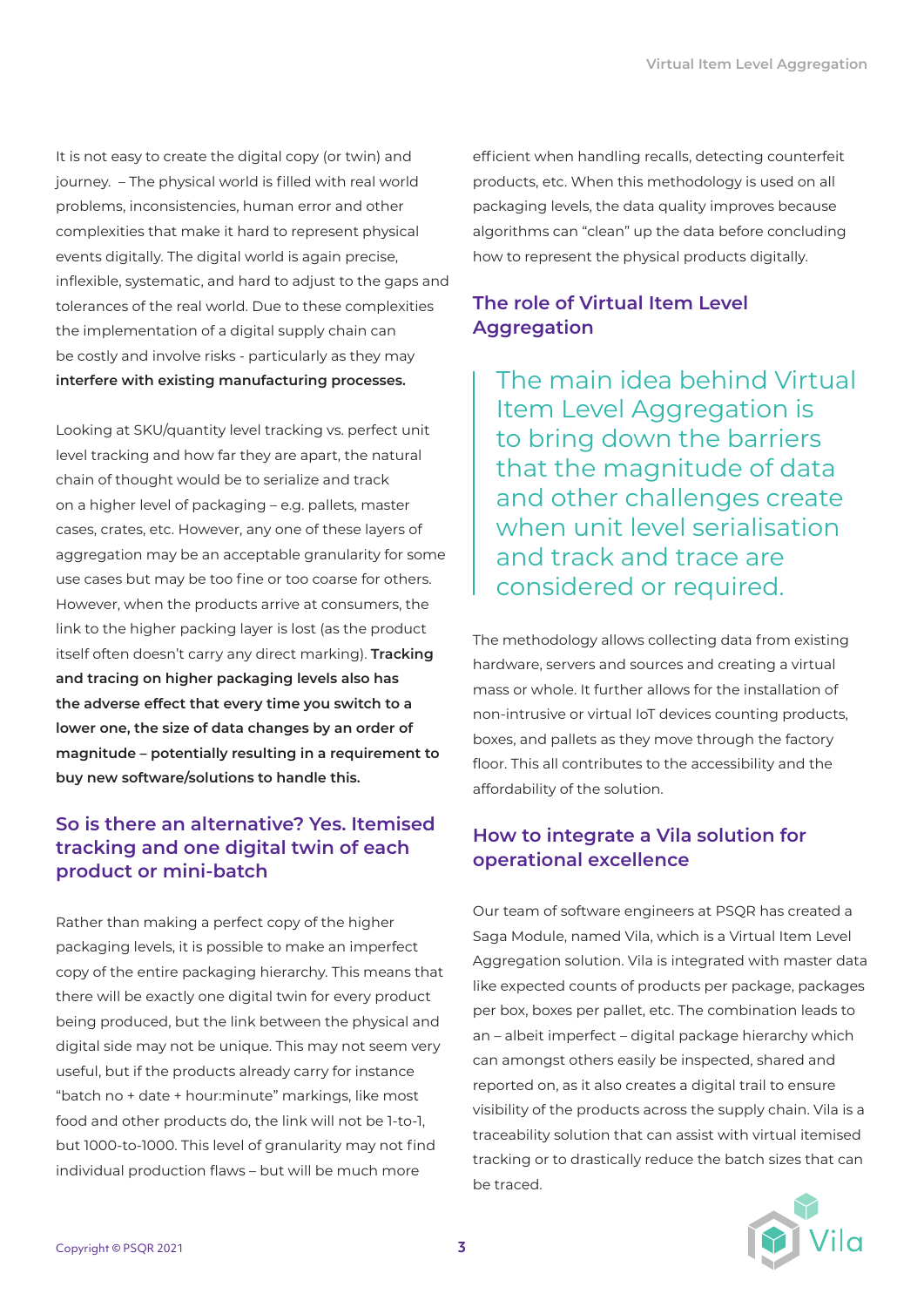

**Semi unique ID** 

Since the data representation is as granular as the physical world it represents, any improvements to the data quality will not change the order of magnitude of data. Neither will it change any reporting for a manufacturer – and more importantly, for any of the supply chain actors with whom data is being shared. This allows manufacturers to gradually add more and more hardware and software to their production lines to obtain better and better coherence between the physical products and their digital twins. Examples of this could be to adjust batch/date printers to include seconds to timestamp, it could be adding unique serial numbers to pallets, boxes, and other higher packaging levels, adding reject counters, adding more product counters just before aggregation, on reject stations, or other places on the production line where products can diverge.

It is even possible to feed data from scanners, aggregators, palletizers, or other digitally controlled parts of the manufacturing line to the Virtual Item Level Aggregation module allowing it to model a more precise view of the actual products leaving the factory to enter the supply chain. The scalability of Vila allows for the integration of the data from many sources ensuring and allowing for continuous improvement and operational excellence.

#### **Consider the business benefits**

As Virtual Item Level Aggregation empowers manufacturers, producers and farmers to track and trace individual products or package hierarchy by means of a digital trail.

It is therefore invaluable for quality assurance, recall management, proof of provenance, and brand and product protection.



Within the scope of Food Safety, manufacturers are required to **quickly** find the origin of food contamination across the entire supply chain. Being able to view the digital trail of a digital twin of a minibatch or itemised product, they will be able to assess the events and journey of the products faster to pinpoint the place of contamination.

**Recall management** becomes much easier, too. With Vila, manufacturers can do recalls with enhanced precision down the unit. This eliminates time and money wasted on recalling large batches of thousands of products, as well as prevents unnecessary waste of products.

Consumer demand for transparency is ever-growing. The origin and impact of the products that consumers buy become increasingly important. With Vila, manufacturers have **access to large and enriched data sets that prove the provenance of products across the supply chain.** As the data sets cannot be falsified, the integrity of the product origin story cannot be questioned. This not only helps protect consumers, but also the brand and the product.

It may be easy to copy a product. But it is **impossible to copy the extra digital signature or twin** that Vila creates. Considering that each product has a digital twin, Vila therefore protects both brands and products.

Taking all of the above and the cost effectiveness of a Virtual Item Level Aggregation solution into account, it is evident that manufacturers, producers and farmers should consider it as part of their track and trace capability.